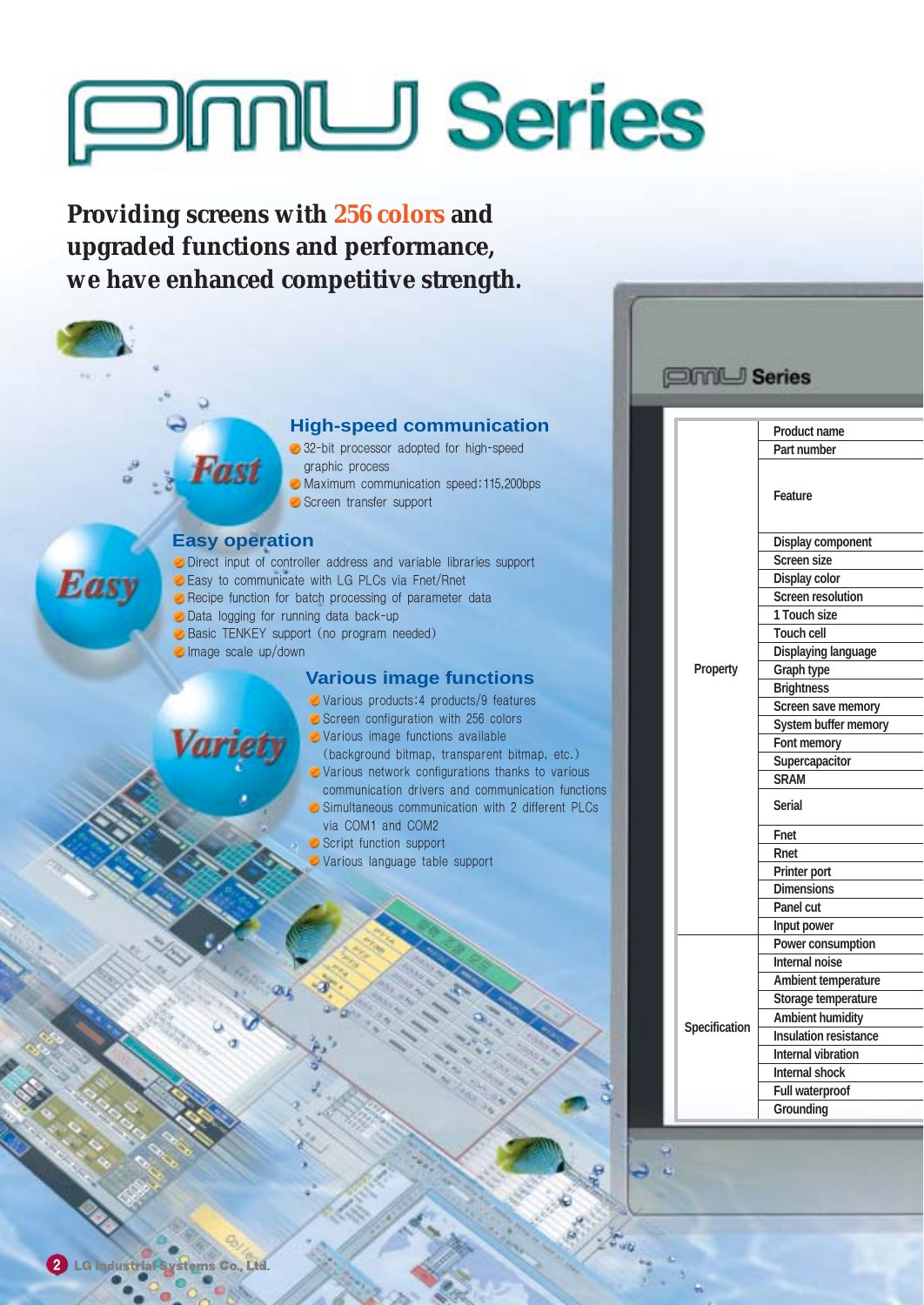| $\delta_{\alpha}$ | <b>EMU</b> Series |
|-------------------|-------------------|
|                   |                   |
|                   |                   |

| <b>PMU-830</b>                                           | <b>PMU-730</b>                  |                      | <b>PMU-530</b>                     |                                                                      | <b>PMU-330</b>                      |                                                 |           |                       |  |  |  |
|----------------------------------------------------------|---------------------------------|----------------------|------------------------------------|----------------------------------------------------------------------|-------------------------------------|-------------------------------------------------|-----------|-----------------------|--|--|--|
| PMU-830TT(/DC)                                           | PMU-730TTS(/DC) PMU-730STS(/DC) |                      | PMU-530ST<br>PMU-530TTS            |                                                                      | PMU-330TT<br>PMU-330ST<br>PMU-330BT |                                                 |           | PMU-330BTE            |  |  |  |
|                                                          |                                 |                      |                                    |                                                                      |                                     |                                                 |           |                       |  |  |  |
| <b>TFT Color</b>                                         | <b>TFT Color</b>                | STN Color            | <b>TFT Color</b>                   | STN Color                                                            | <b>TFT Color</b>                    | STN Color                                       | STN Mono  | STN Mono              |  |  |  |
| 12.1''                                                   | 10.4''                          | 10''                 | 8''                                | 7.5''                                                                | $5.5''$                             | $5.7$ "                                         | $5.7$ $"$ | $5.7$ "               |  |  |  |
|                                                          |                                 |                      | 256 colors                         |                                                                      |                                     |                                                 |           | BLUE (MONO)           |  |  |  |
|                                                          | $1 \times 1$ (Dot)              |                      | $1 \times 1$ (Dot)                 |                                                                      |                                     | $1 \times 1$ (Dot)                              |           |                       |  |  |  |
|                                                          | 800×600                         |                      | 800×600                            | 640×480                                                              |                                     | $16\times12$                                    |           | $320 \times 240$      |  |  |  |
|                                                          | Analog                          |                      | Analog                             |                                                                      |                                     | Matrix                                          |           | Analog                |  |  |  |
|                                                          |                                 |                      | English, Chinese, Japanese, Korean |                                                                      |                                     |                                                 |           |                       |  |  |  |
|                                                          |                                 |                      | Bar, Trend, Meter, Pie, XY Chart   |                                                                      |                                     |                                                 |           |                       |  |  |  |
| 135 cd/m <sup>2</sup>                                    | 200 cd/m <sup>2</sup>           | $100 \text{ cd/m}^2$ | 150 $cd/m^2$                       | 147 $cd/m^2$                                                         | 250 cd/m <sup>2</sup>               | 75 cd/m <sup>2</sup>                            |           | 220 cd/m <sup>2</sup> |  |  |  |
|                                                          | 4M                              |                      |                                    | 2M                                                                   |                                     | 1M                                              | 1M        | 512K                  |  |  |  |
| 3072 Word                                                |                                 |                      |                                    |                                                                      |                                     |                                                 |           |                       |  |  |  |
| 1M (8×8, 8×16, 16×16, 16×32, 32×32 FONT support)<br>512K |                                 |                      |                                    |                                                                      |                                     |                                                 |           |                       |  |  |  |
|                                                          | Built-in                        |                      |                                    |                                                                      | $\times$                            |                                                 |           |                       |  |  |  |
|                                                          | Built-in (256 KB)               |                      |                                    |                                                                      | $\times$                            |                                                 |           |                       |  |  |  |
|                                                          |                                 |                      | RS232C/2ports (MAX 115200bps)      |                                                                      |                                     |                                                 |           |                       |  |  |  |
|                                                          |                                 |                      |                                    | RS422 (MAX 115200bps)                                                |                                     |                                                 |           |                       |  |  |  |
| Option                                                   |                                 |                      |                                    |                                                                      |                                     |                                                 |           | $\times$              |  |  |  |
|                                                          |                                 |                      | Option                             |                                                                      |                                     |                                                 |           | $\times$              |  |  |  |
| Built-in<br>Option                                       |                                 |                      |                                    |                                                                      |                                     |                                                 | $\times$  |                       |  |  |  |
|                                                          | 305(W) × 239(H) × 55(D) mm      |                      |                                    | 240(W) × 170(H) × 62(D) mm<br>$206(W) \times 136(H) \times 64(D)$ mm |                                     |                                                 |           |                       |  |  |  |
|                                                          | 294(W) × 228(H) mm              |                      |                                    |                                                                      |                                     | $231(W) \times 161(H)$ mm<br>198(W) × 128(H) mm |           |                       |  |  |  |
|                                                          | 85~265VAC, (/DC): 21~28V DC     |                      |                                    | 21~28V DC                                                            |                                     |                                                 |           |                       |  |  |  |
| 20W<br><b>12W</b>                                        |                                 |                      |                                    |                                                                      |                                     |                                                 |           |                       |  |  |  |
| 1200Vp-p<br>900Vp-p                                      |                                 |                      |                                    |                                                                      |                                     |                                                 |           |                       |  |  |  |
|                                                          |                                 |                      |                                    | $0^{\sim}50^{\circ}$ C                                               |                                     |                                                 |           |                       |  |  |  |
|                                                          | $-10\nu 60^\circ C$             |                      |                                    |                                                                      |                                     |                                                 |           |                       |  |  |  |
| Below 85% RH                                             |                                 |                      |                                    |                                                                      |                                     |                                                 |           |                       |  |  |  |
| $10M\Omega$                                              |                                 |                      |                                    |                                                                      |                                     |                                                 |           |                       |  |  |  |
| $10 \leq F \leq 25$ Hz                                   |                                 |                      |                                    |                                                                      |                                     |                                                 |           |                       |  |  |  |
|                                                          |                                 |                      |                                    | 10 <sub>G</sub>                                                      |                                     |                                                 |           |                       |  |  |  |
| IP65F                                                    |                                 |                      |                                    |                                                                      |                                     |                                                 |           |                       |  |  |  |
| Class 3 grounding                                        |                                 |                      |                                    |                                                                      |                                     |                                                 |           |                       |  |  |  |
|                                                          |                                 |                      |                                    |                                                                      |                                     |                                                 |           |                       |  |  |  |

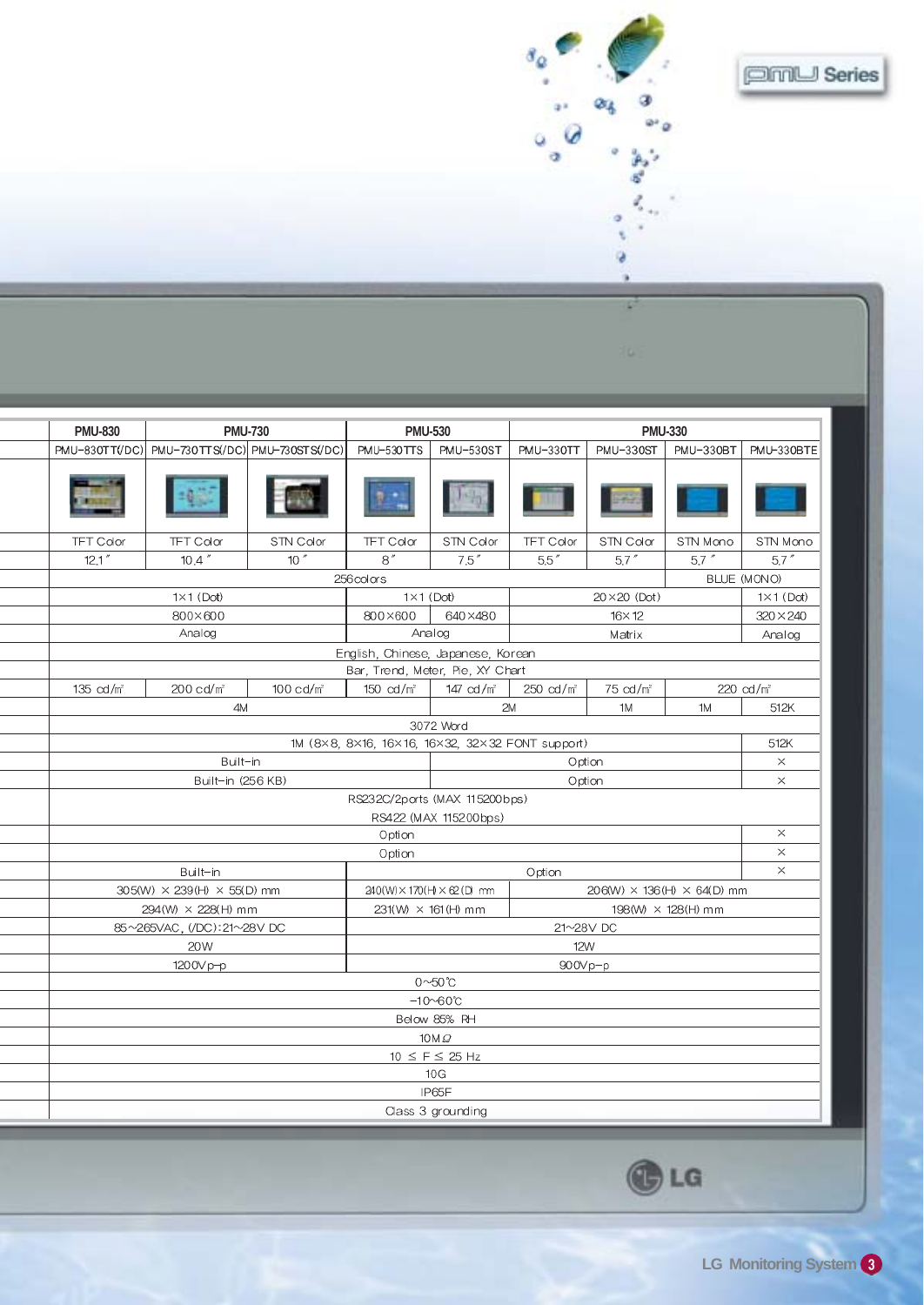$\Box$ m $\Box$   $\Box$  Series

**Complete de la Communicación de la Communicación de la Communicación de la Communicación de la Communicación** 

# **32-bit RISC CPU enables a high-speed processing**

- 256 colors support
- **Equivalent process speed** in bitmap and general diagram
- **O** Improved calculation speed with multi-thread process
- **◆ Max. 115,200bps baud rate support**

# **Extended memory capacity**

- **◯ Batteryless backup: flash memory**
- Screen save memory with 1~4MB
- **Enhanced memory efficiency**
- 3072-word buffering for data process
- 256K memory for data logging and recipe
- Screen save and logging memory extension (when required)

#### **Various network configurations**

- **◯ Built-in RS-232C/422 communication ports**
- Connecting to PLC enables communication diagnosis
- **◆ N:1 communication using RS-485 port**
- **◯ 1:N communication using RS-422 port**
- **Print : built-in printer port (PMU-730/830),** option module (PMU-330/530)
- **◆ N:1 communication using Fnet/Rnet**
- **◯ Simultaneous communication with different** PLCs via PMU ports (COM1, COM2)

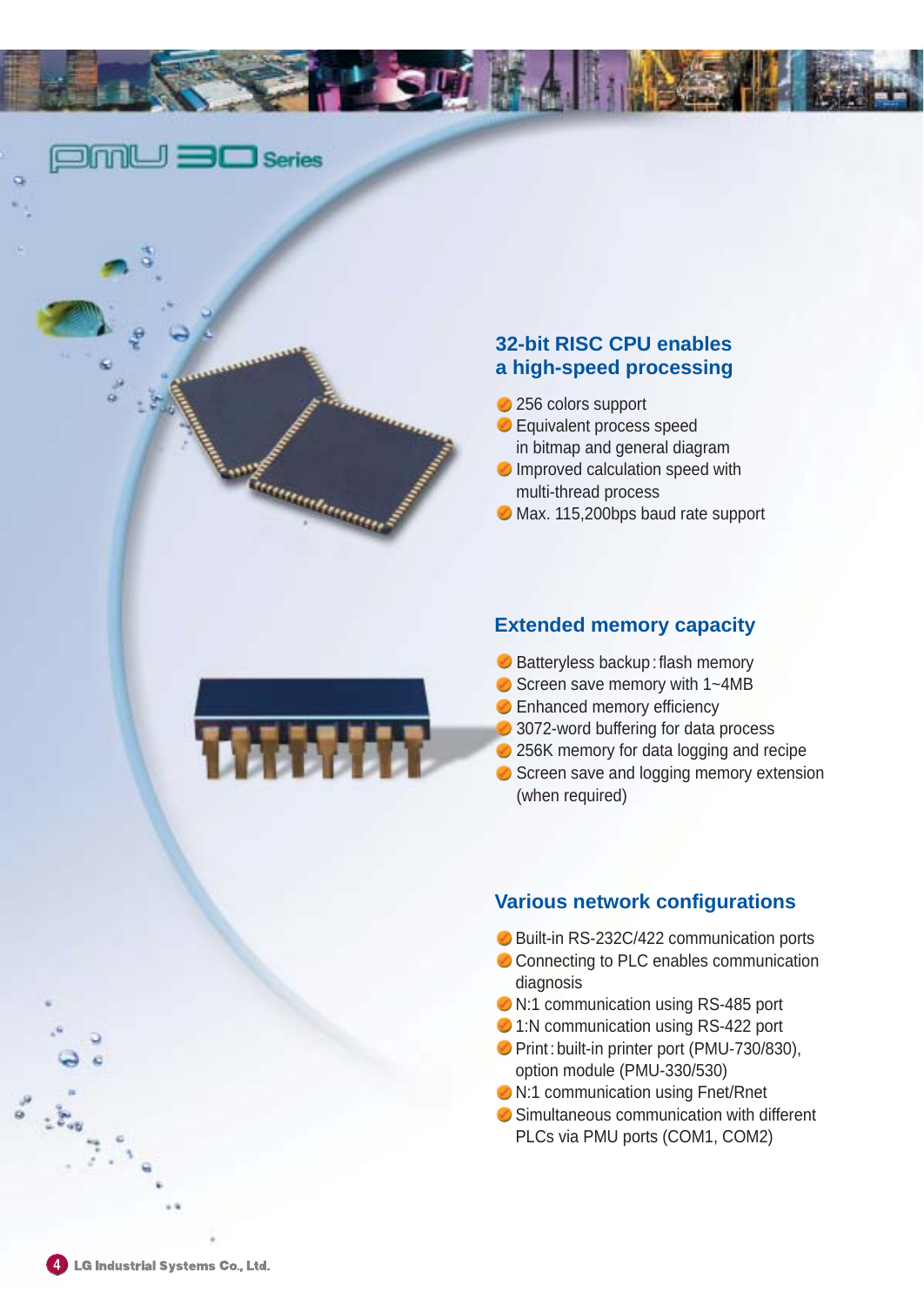

# **Numeric display**

- Numeric data display: DEC, HEX and BCD type
- **◯** Data display with 8 different colors depending on the numeric range variance
- $\bullet$  Data from controllers can be displayed after calculation
- **⊘** ASCII CODE, read from PLC or controller, can be displayed with characters

# **Data input function**

- **O** Data setting with min./max. value
- **Input range limit**
- **Data input using TENKEY**
- **Password encrypted**
- Basic TENKEY support (No program needed)

# **Touch and lamp function**

#### **Caption**

Displays 2 letters according to the device status (ON/OFF) when using touch/lamp tag Various font and language support with image-text

#### **Touch color**

Displays the device status (ON/OFF) with colors after operation of touch button with lamp function

#### **Data lamp**

Displays lamp with 8 colors, according to the data range, while monitoring data

**Maximum 10 functions can be set up with one** touch tag

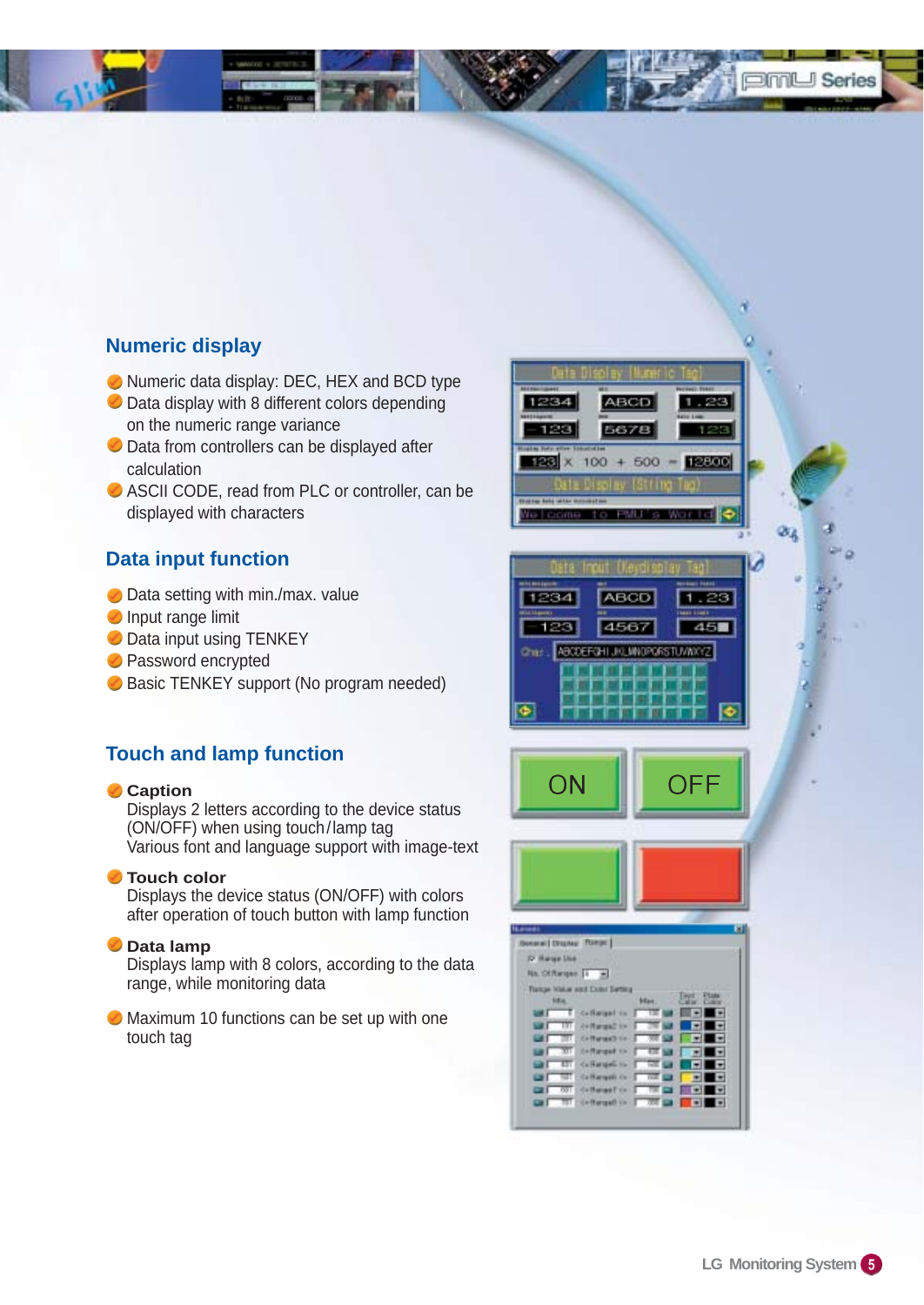

# $\square$ m $\square$   $\square$  Series





|                                    |                 | W. |                             |                                             |  |                 |
|------------------------------------|-----------------|----|-----------------------------|---------------------------------------------|--|-----------------|
| <b>THE</b><br>twide (F.) at Writer | <b>Address:</b> |    |                             |                                             |  |                 |
|                                    |                 |    |                             | <b>Warrent collection Cuff parent sales</b> |  | <b>ALCOHOL:</b> |
| 11 = 13 www.ss                     |                 |    | <b>Allega A.S. Furthern</b> |                                             |  |                 |
|                                    |                 |    |                             |                                             |  |                 |
|                                    |                 |    |                             |                                             |  |                 |
|                                    |                 |    |                             |                                             |  |                 |
|                                    |                 |    |                             |                                             |  |                 |
|                                    |                 |    |                             |                                             |  |                 |

|                 |                     |        |  | в |   |  |  |
|-----------------|---------------------|--------|--|---|---|--|--|
|                 |                     |        |  |   |   |  |  |
| <b>WELL</b>     |                     |        |  |   |   |  |  |
|                 | π                   | . .    |  |   | m |  |  |
| <b>Book (B)</b> |                     | π      |  |   |   |  |  |
|                 | <b>Both (2)</b> (2) | $-100$ |  |   |   |  |  |
| п<br>m          |                     |        |  |   |   |  |  |
|                 |                     |        |  |   |   |  |  |
|                 |                     |        |  |   |   |  |  |

# **Graph function**

#### **Trend graph**

- Input value change is visually shown with the time axis
- $\cdot$  10 data can be set up with one graph
- Logging data and recipe data trend available

#### **Meter graph**

- Sets the lowest/highest value of data and displays current data in rate
- Preset warning color is shown when data are out of range
- Analog data (voltage, current) display

# **Recipe function**

- **▶ Running data of each work are stored in PMU**
- When work changes, running data are batch-transferred to the controller
- Converts the setup data into MS EXCEL format
- $\bullet$  High-performance under a varied and small volume production environment

# **Data logging**

- **O** Data generated during operation are stored in PMU
- **Periodic or conditional data logging**
- **◯** Data stored in PMU can be saved in PC using PMU Editor
- Converts logging data in PC into an MS EXCEL report